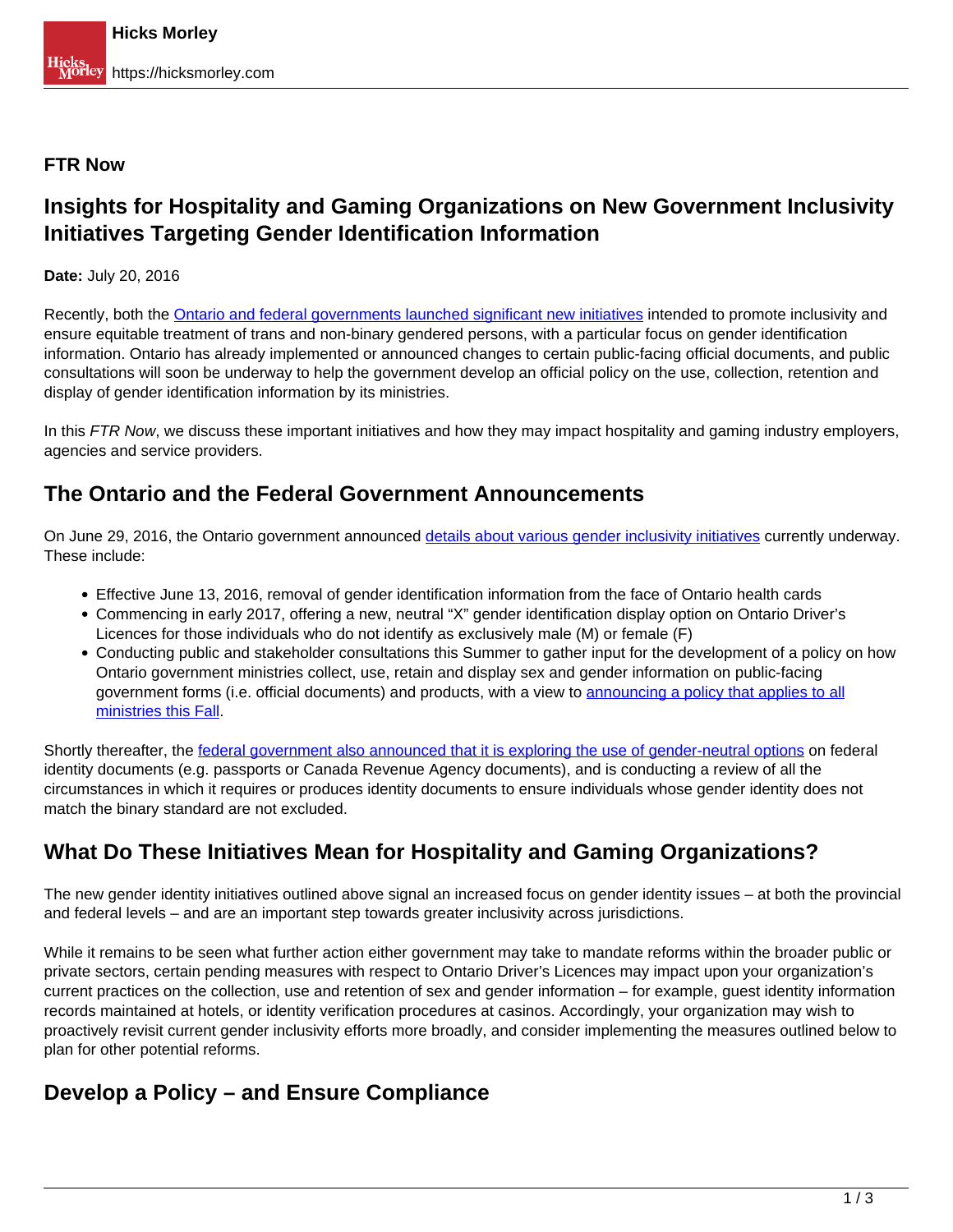Consider developing a policy for your organization's collection, use, retention and display of sex and gender information on public-facing documents, employment forms, public information records and other communications. Be sure that the scope of your policy applies across all formats, including to electronic and mobile materials.

The policy development process may include outreach to stakeholders within your community and organization, including employees, associations, third party support organizations, customers and other members of the public.

If a policy is already in place, ensure a periodic compliance review or complaint process is in place.

#### **Review Your Organization's Human Resources Materials**

Consider providing gender-neutral identifier options such as "X" where possible, or eliminating gender identification information where it is unnecessary. Examples of human resources materials that may be affected include:

- employment application forms, template PDFs and administrative systems
- electronic databases and IT systems
- benefits enrolment forms and handbooks
- salutation preferences for communications (e.g. Mr./Ms/Mrs.)
- references to "he/him" or "she/her" in employee handbooks, training materials and communications

#### **Review Documents, Communications and Publications**

In addition to the more typical employment-related documents and forms highlighted above, your organization publishes an array of documents, electronic forms, communications and other resources that may also require review. For example:

- training procedures and protocols relating to customer identity verification
- customer information records and files (e.g. guests and patrons, VIPs)
- customer rewards and incentive programming
- marketing
- salutation preferences for communications (e.g. Mr./Ms/Mrs.) and references to "he/him" or "she/her"
- quest services resources and tools, in all formats

### **Concluding Remarks**

With the Ontario government planning to announce a gender identification information policy for ministries later this year, the movement towards gender inclusivity in this area is well underway. Prudent employers and service providers should take this early opportunity to examine their own practices and protocols to ensure that they adequately reflect key diversity principles.

We would be pleased to discuss your organization's policy and obligations with respect to the use, retention or display of sex and gender information, employee training on "gender expression" and "gender identity" issues more generally, or provide advice on the implementation of other workplace gender inclusivity measures such as change room and restroom accommodations. Please contact Donna D'Andrea at 416.864.7275, Craig Lawrence at 416.864.7532 or your regular Hicks Morley lawyer.

The articles in this client update provide general information and should not be relied on as legal advice or opinion. This publication is copyrighted by Hicks Morley Hamilton Stewart Storie LLP and may not be photocopied or reproduced in any